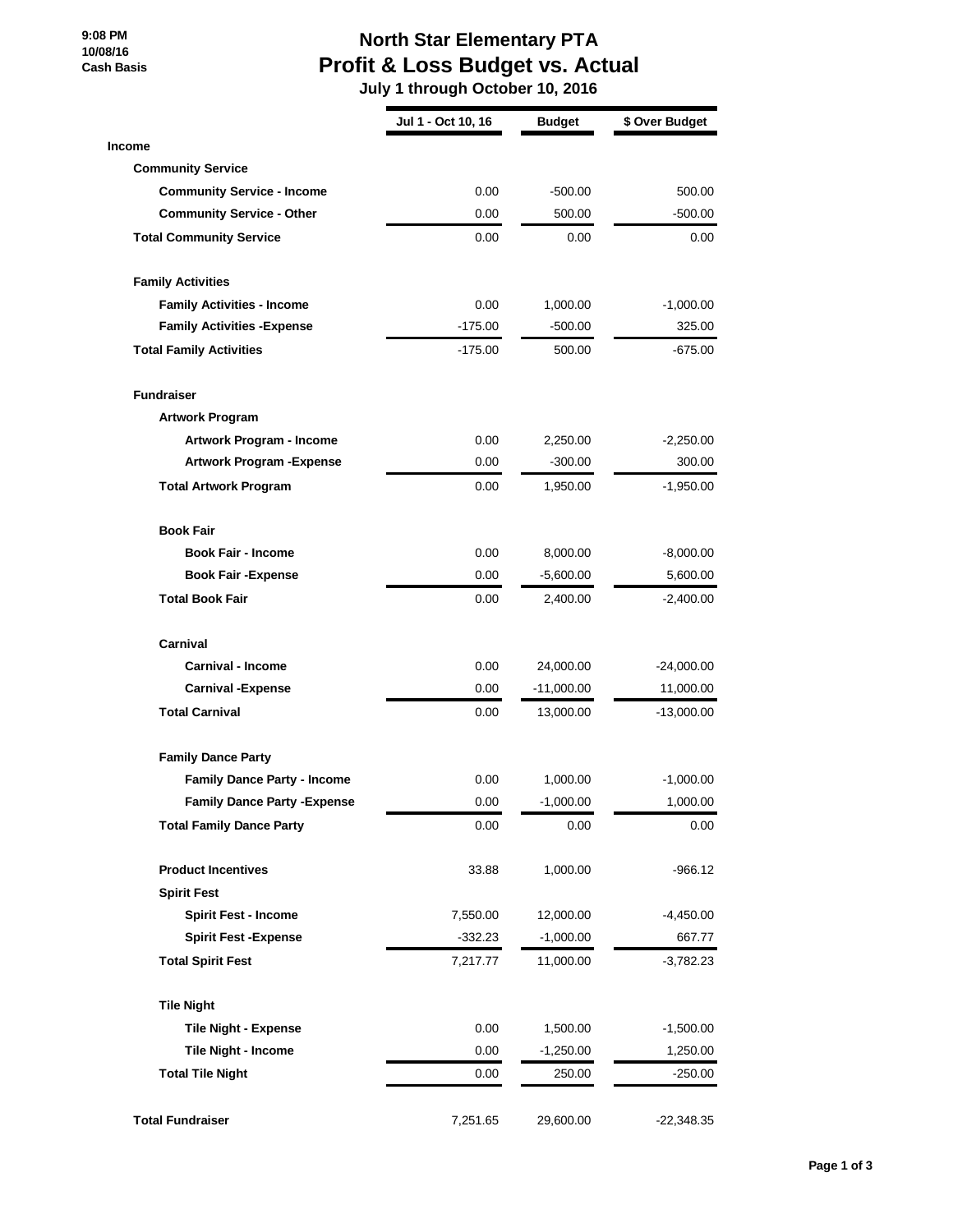**9:08 PM 10/08/16 Cash Basis**

## **North Star Elementary PTA Profit & Loss Budget vs. Actual**

 **July 1 through October 10, 2016**

|                                     | Jul 1 - Oct 10, 16 | <b>Budget</b> | \$ Over Budget |
|-------------------------------------|--------------------|---------------|----------------|
| <b>Interest Income</b>              | 6.07               | 10.00         | $-3.93$        |
| <b>Membership</b>                   |                    |               |                |
| <b>Membership - Income</b>          | 2,445.00           | 2,500.00      | $-55.00$       |
| <b>Membership-Expense</b>           | $-1,207.00$        | $-1,300.00$   | 93.00          |
| <b>Total Membership</b>             | 1,238.00           | 1,200.00      | 38.00          |
| <b>Spirit Wear</b>                  |                    |               |                |
| <b>Spirit Wear - Income</b>         | 5,235.00           | 5,750.00      | -515.00        |
| <b>Spirit Wear - Expense</b>        | $-2,991.60$        | $-4,600.00$   | 1,608.40       |
| <b>Total Spirit Wear</b>            | 2,243.40           | 1,150.00      | 1,093.40       |
| <b>Staff Appreciation</b>           |                    |               |                |
| <b>Staff Appreciation - Income</b>  | 899.00             | 750.00        | 149.00         |
| <b>Staff Appreciation - Expense</b> | -521.10            | $-2,250.00$   | 1,728.90       |
| <b>Total Staff Appreciation</b>     | 377.90             | $-1,500.00$   | 1,877.90       |
| Yearbook                            |                    |               |                |
| Yearbook - Income                   | 0.00               | 8,500.00      | $-8,500.00$    |
| Yearbook - Expense                  | 0.00               | $-7,000.00$   | 7,000.00       |
| <b>Total Yearbook</b>               | 0.00               | 1,500.00      | $-1,500.00$    |
| <b>Total Income</b>                 | 10,942.02          | 32,460.00     | $-21,517.98$   |
| <b>Expense</b>                      |                    |               |                |
| <b>Academic Competition</b>         |                    |               |                |
| <b>Math Olympiad</b>                | 0.00               | 109.00        | $-109.00$      |
| <b>National Geography Bee</b>       | 0.00               | 125.00        | -125.00        |
| <b>Science Olympiad</b>             | 0.00               | 25.00         | $-25.00$       |
| <b>Spelling Bee</b>                 | 0.00               | 170.00        | -170.00        |
| <b>Total Academic Competition</b>   | 0.00               | 429.00        | -429.00        |
| <b>Charitable Assistance</b>        | 126.50             | 500.00        | $-373.50$      |
| <b>Copy/Printing</b>                | 119.85             | 500.00        | $-380.15$      |
| Family Fun 5k                       | 0.00               | 50.00         | $-50.00$       |
| <b>Field Day</b>                    | 0.00               | 250.00        | $-250.00$      |
| <b>Fifth Grade Activities</b>       | 0.00               | 1,200.00      | $-1,200.00$    |
| <b>Garden Committee</b>             | 254.08             | 500.00        | -245.92        |
| <b>Health and Wellness</b>          | 0.00               | 200.00        | -200.00        |
| <b>Instructional Support</b>        | 876.73             | 2,250.00      | -1,373.27      |
| <b>Insurance</b>                    | 215.00             | 215.00        | 0.00           |
| <b>Monthly Spirit Day</b>           | 10.23              | 100.00        | $-89.77$       |
| <b>Outdoor classroom</b>            | 0.00               | 2,500.00      | $-2,500.00$    |
| <b>Post Office</b>                  | 0.00               | 100.00        | $-100.00$      |